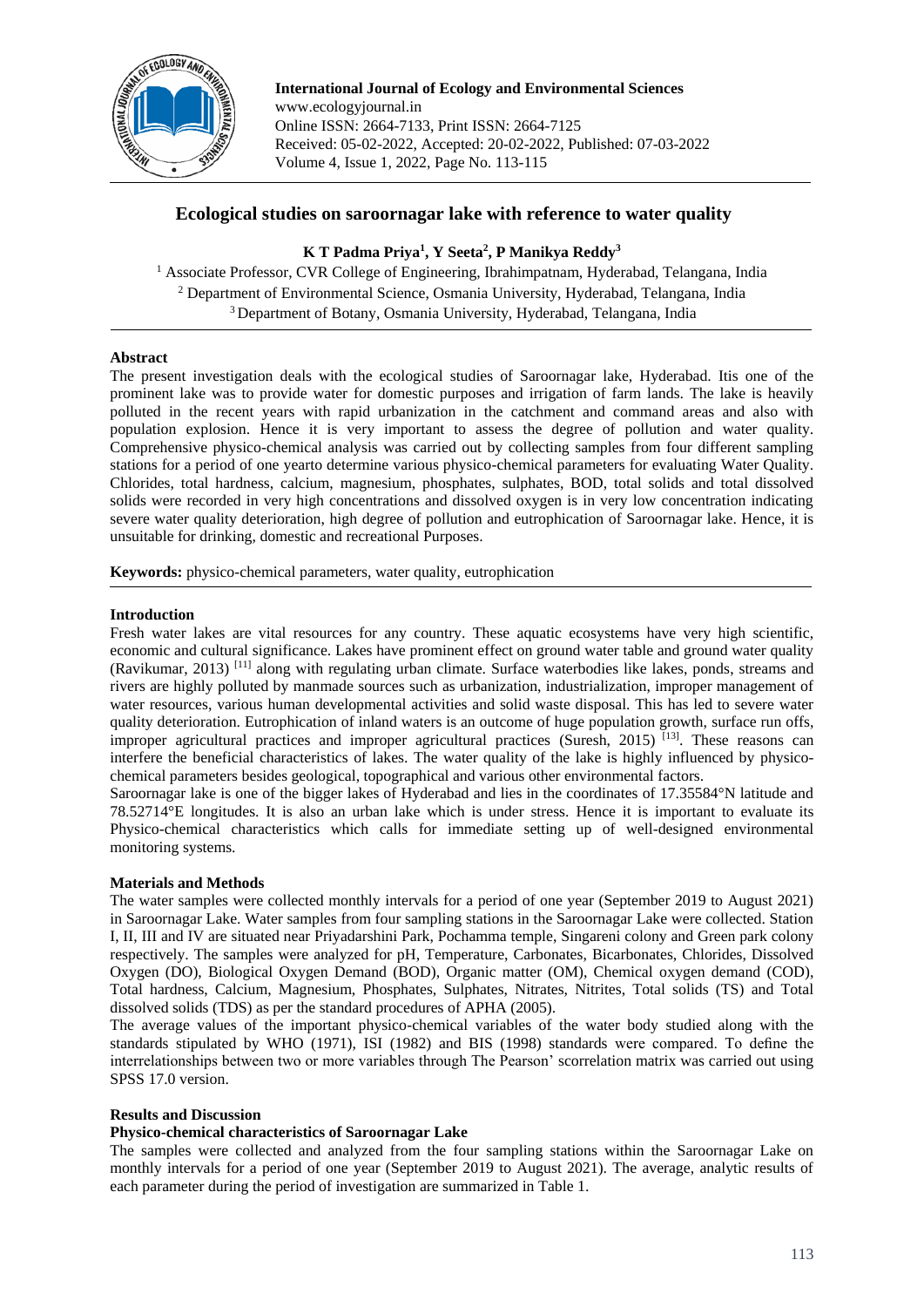| S. No | <b>Physico-chemical Factors</b> | <b>Station-I</b> | <b>Station-II</b> | <b>Station-III</b> | <b>Station-IV</b> |
|-------|---------------------------------|------------------|-------------------|--------------------|-------------------|
| 1.    | Temperature                     | 25.6             | 25.3              | 25.6               | 25.7              |
| 2.    | pH                              | 8.37             | 8.37              | 8.37               | 8.36              |
| 3.    | Carbonates                      | 22.3             | 20.8              | 23.2               | 18.3              |
| 4.    | <b>Bicarbonates</b>             | 738.9            | 736.7             | 792.4              | 758.8             |
| 5.    | Chlorides                       | 781.1            | 759.5             | 756.3              | 759.8             |
| 6.    | Dissolved Oxygen                | 0.6              | 0.5               | 0.5                | 0.3               |
| 7.    | <b>Biological Oxygen Demand</b> | 238.7            | 192.0             | 218.3              | 226.6             |
| 8.    | Organic Matter                  | 63.7             | 80.8              | 88.3               | 101.6             |
| 9.    | Chemical Oxygen Demand          | 141.0            | 153.8             | 288.3              | 343.9             |
| 10.   | <b>Total Hardness</b>           | 648.0            | 602.4             | 605.5              | 615.8             |
| 11.   | Calcium                         | 145.2            | 154.3             | 136.9              | 133.6             |
| 12.   | Magnesium                       | 51.7             | 53.2              | 57.8               | 60.8              |
| 13.   | Phosphates                      | 16.9             | 20.3              | 20.1               | 17.8              |
| 14.   | Sulphates                       | 247.7            | 257.7             | 255.7              | 252.9             |
| 15.   | <b>Nitrates</b>                 | 16.5             | 19.8              | 19.6               | 17.4              |
| 16.   | <b>Nitrites</b>                 | 1.07             | 1.54              | 1.09               | 1.43              |
| 17.   | <b>Total Solids</b>             | 2814             | 2715              | 2755               | 2804              |
| 18.   | <b>Total Dissolved Solids</b>   | 2615             | 2521              | 2556               | 2606              |

**Table 1:** Average values of Physico-chemical parameters All values are expressed in mg/L except pH and Temp  $(^\mathrm{o}\mathrm{C})$ 

It is evident from the Table.1 that the physico-chemical parameters such as chlorides, total hardness, calcium, magnesium, phosphates, sulphates, BOD, total solids and total dissolved solids were higher than permissible limits and dissolved oxygen is in very low concentration in the lake.

Temperature is one of the significant factors that affect the aquatic environment (Sedamkar and Angadi, 2003) [12] and can influence on the biological activities and growth. The pH is an important factor for plankton growth (Chisty, 2002) [6] and also influence survival and nourishment of biological life. The lake represents alkaline nature with the pH 8.37. Alkaline nature of the lakes in India was reported by Altaf H. Ganai (2014)<sup>[2]</sup> and Ratna V Airsang (2015)<sup>[10]</sup>. The high values of bicarbonates at all stations can be attributed to increase in organic decomposition during which CO<sub>2</sub> is released which reacts to form bicarbonates. Similar observation was made by Airsang (2013)<sup>[1]</sup>. Chloride indicates the presence of high organic matter. Higher chloride concentration represents high degree of pollution (Ameetha Sinha, 2014 and John Mohammad, 2015)<sup>[3, 8]</sup> and is considered as very important parameter in determination of the water quality.The present investigation revealed very low values of dissolved oxygen and very high values of biological oxygen demand (BOD) were recorded at all stations. Higher BOD values indicate the decomposition and mineralization of organic matter, high nutrient loading and organic pollution. Similar observation was made by Suresh  $(2015)^{[13]}$ . Chemical oxygen demand (COD) is a reliable parameter for judging the extent of pollution in water (Amirkolaie, 2008) [7] . COD is recorded high. This may be due inflow of inorganic matter from domestic sewage and oxidation of the organic waste by natural microorganisms (Kundur Surender Reddy, 2014). The total hardness (TH) of the lake was very high compared to their permissible limit of BIS (1998). High hardness may be due to addition of sewage contamination or detergents. In the present observation high values of phosphates and sulphates confirms the lake receiving sewage influx (Amin Hossaini, 2013). Total dissolved solids were higher than BIS permissible limits and the major sources of total solids in the water body are domestic sewage, detergents, runoff and may also be attributed to the catchment watershed.

The Physico-chemical parameters exhibited certain interrelationships in Saroornagar Lake. The pH values are directly proportional to carbonates. Free CO2 is indirectly proportional to pH and carbonates. The present findings clearly indicate inverse relationship of dissolved oxygen with organic matter, BOD and COD. A positive correlation of COD with BOD, OM, phosphates, sulphates, total solids and total dissolved solids was observed in the lake. Total hardness is directly proportional to free CO2 and magnesium. Phosphates showed positive correlation with COD, sulphates, nitrates and total solids at all stations and they also showed direct relationship with BOD, OM, total hardness and total dissolved solids and exhibited negative correlation with DO.

Sulphates showed significant positive correlation to BOD, COD, phosphates and nitrates in the lake and also maintained negative correlation with DO and nitrites. Nitrates in the lake showed significant positive correlation with BOD, phosphates, sulphates, total solids and total dissolved solids at all stations. They exhibit direct relationship with organic matter at station II and III, COD at station II and IV. Nitrates showed negative correlation with nitrites.

Nitrites showed negative correlation with BOD, OM, COD, phosphates, sulphates, total solids and total dissolved solids at all stations. In the lake total solids and total dissolved solids both showed positive correlation with BOD, COD, phosphates and nitrates at all stations and organic matter at station III and IV. Total solids exhibited direct relationship with chlorides at station II. Total solids and total dissolved solids showed negative correlation with silicates and nitrites.